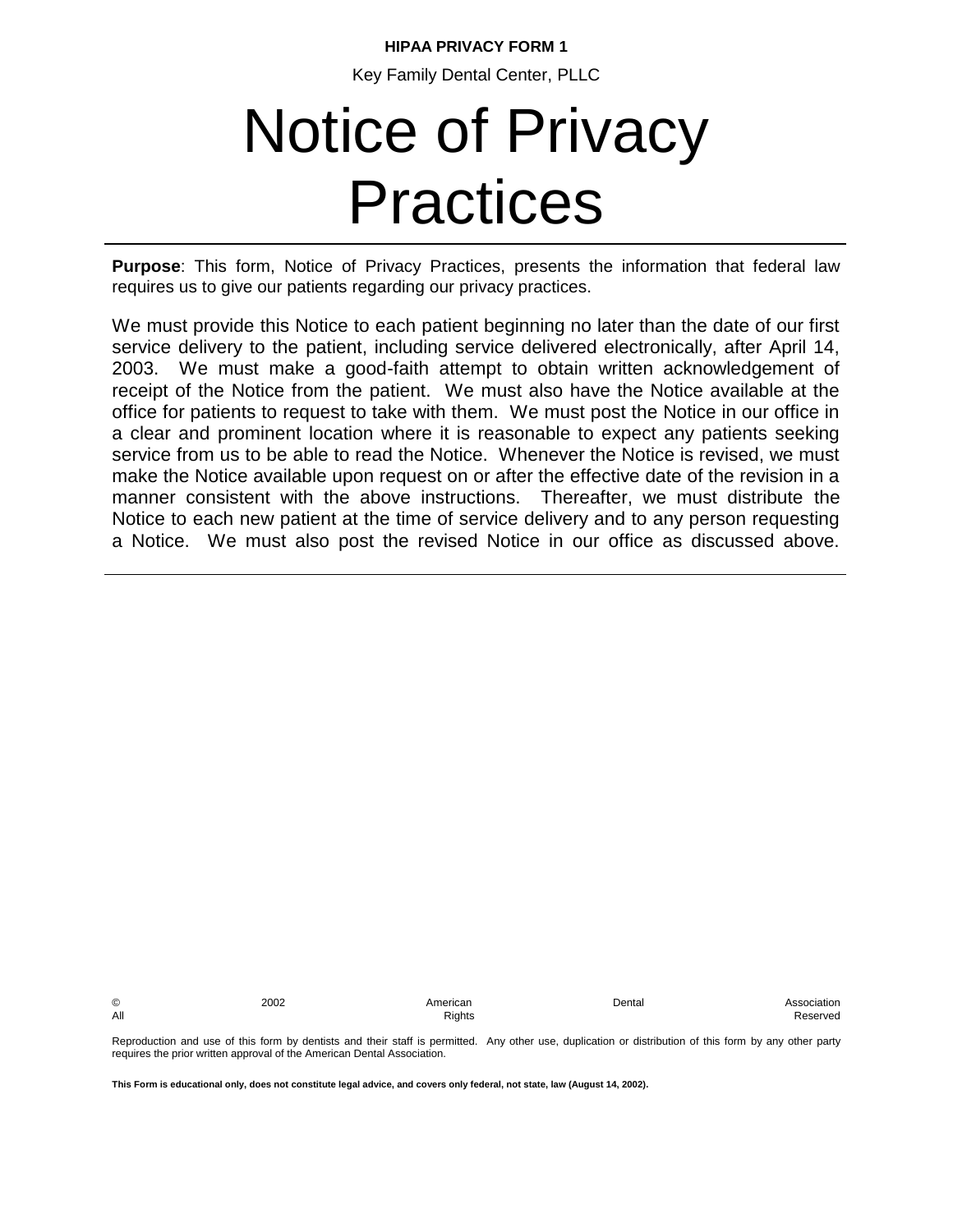#### Key Family Dental Center, PLLC

# **NOTICE OF PRIVACY PRACTICES**

## **THIS NOTICE DESCRIBES HOW HEALTH INFORMATION ABOUT YOU MAY BE USED AND DISCLOSED AND HOW YOU CAN GET ACCESS TO THIS INFORMATION.**

# **PLEASE REVIEW IT CAREFULLY. THE PRIVACY OF YOUR HEALTH INFORMATION IS IMPORTANT TO US.**

#### **OUR LEGAL DUTY**

We are required by applicable federal and state law to maintain the privacy of your health information. We are also required to give you this Notice about our privacy practices, our legal duties, and your rights concerning your health information. We must follow the privacy practices that are described in this Notice while it is in effect. This Notice takes effect (03/13/2017), and will remain in effect until we replace it.

We reserve the right to change our privacy practices and the terms of this Notice at any time, provided such changes are permitted by applicable law. We reserve the right to make the changes in our privacy practices and the new terms of our Notice effective for all health information that we maintain, including health information we created or received before we made the changes. Before we make a significant change in our privacy practices, we will change this Notice and make the new Notice available upon request.

You may request a copy of our Notice at any time. For more information about our privacy practices, or for additional copies of this Notice, please contact us using the information listed at the end of this Notice.

## **USES AND DISCLOSURES OF HEALTH INFORMATION**

We use and disclose health information about you for treatment, payment, and healthcare operations. For example:

**Treatment:** We may use or disclose your health information to a physician or other healthcare provider providing treatment to you.

**Payment:** We may use and disclose your health information to obtain payment for services we provide to you.

**Healthcare Operations:** We may use and disclose your health information in connection with our healthcare operations. Healthcare operations include quality assessment and improvement activities, reviewing the competence or qualifications of healthcare professionals, evaluating practitioner and provider performance, conducting training programs, accreditation, certification, licensing or credentialing activities.

Your Authorization: In addition to our use of your health information for treatment, payment or healthcare operations, you may give us written authorization to use your health information or to disclose it to anyone for any purpose. If you give us an authorization, you may revoke it in writing at any time. Your revocation will not affect any use or disclosures permitted by your authorization while it was in effect. Unless you give us a written authorization, we cannot use or disclose your health information for any reason except those described in this Notice.

**To Your Family and Friends:** We must disclose your health information to you, as described in the Patient Rights section of this Notice. We may disclose your health information to a family member, friend or other person to the extent necessary to help with your healthcare or with payment for your healthcare, but only if you agree that we may do so.

**Persons Involved In Care:** We may use or disclose health information to notify, or assist in the notification of (including identifying or locating) a family member, your personal representative or another person responsible for your care, of your location, your general condition, or death. If you are present, then prior to use or disclosure of your health information, we will provide you with an opportunity to object to such uses or disclosures. In the event of your incapacity or emergency circumstances, we will disclose health information based on a determination using our professional judgment disclosing only health information that is directly relevant to the person's involvement in your healthcare. We will also use our professional judgment and our experience with common practice to make reasonable inferences of your best interest in allowing a person to pick up filled prescriptions, medical supplies, x-rays, or other similar forms of health information.

**Marketing Health-Related Services:** We will not use your health information for marketing communications without your written authorization.

**Required by Law:** We may use or disclose your health information when we are required to do so by law.

**Abuse or Neglect:** We may disclose your health information to appropriate authorities if we reasonably believe that you are a possible victim of abuse, neglect, or domestic violence or the possible victim of other crimes. We may disclose your health information to the extent necessary to avert a serious threat to your health or safety or the health or safety of others.